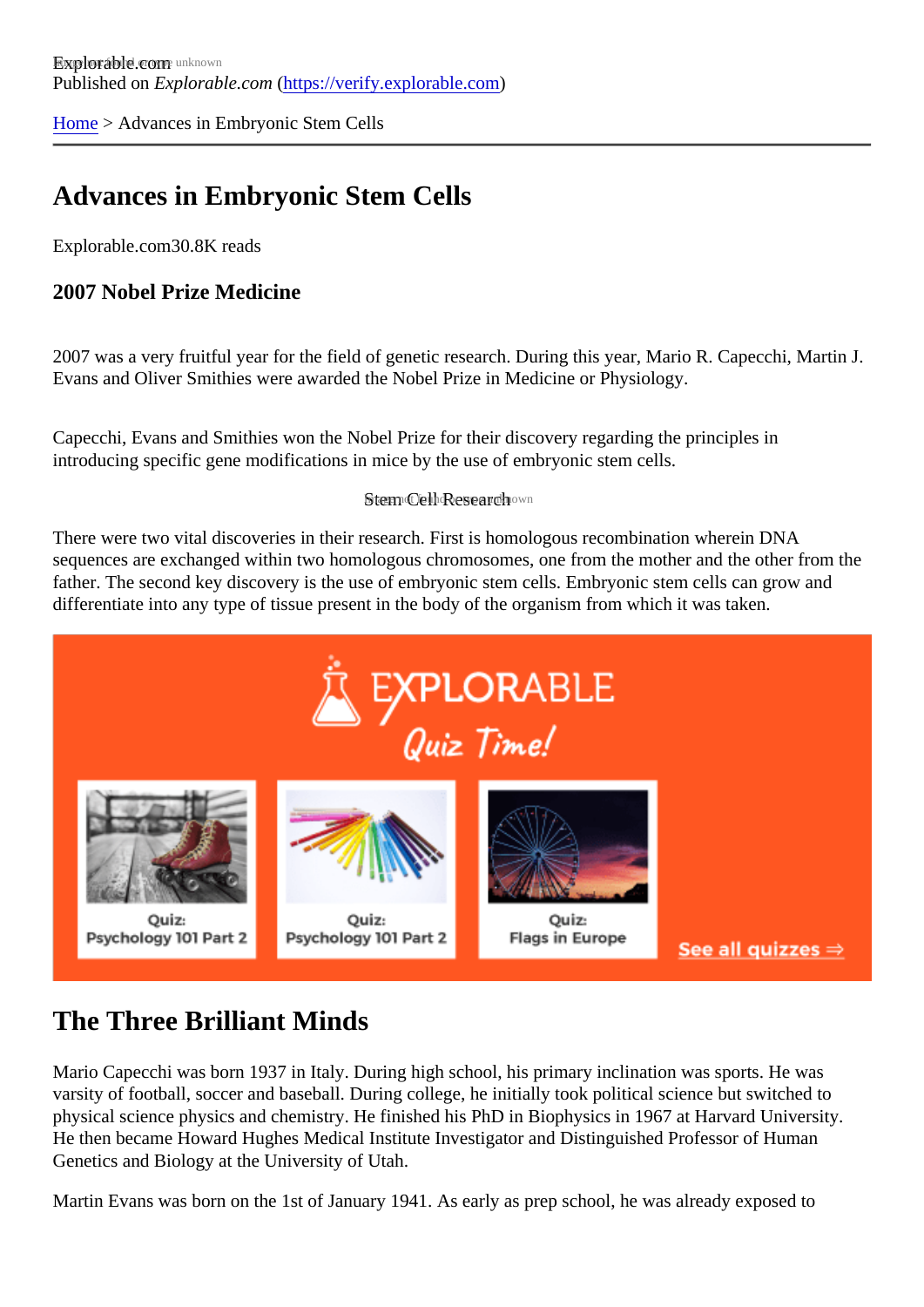biology. During middle school, chemistry, physics and biology are his inclinations. During college in Cambridge, he took up biochemistry, finished his PhD in Anatomy and Embryology in 1969 in London. He then became Director of the School of Biosciences and Professor of Mammalian Genetics in Cardiff University.

Oliver Smithies was born prematurely on the 23rd of June 1925 in England. He initially planned to take up physics in college but ended up in a medical school. He then finished his PhD in Biochemistry in 1951 in Oxford University and became a professor of pathology and laboratory medicine in the University of North Carolina at Chapel Hill.

### Route to Nobel Prize of 2007

The concept of genetically introducing gene modifications in mice via embryonic stem cells has a pretty straightforward method: create a targeted gene modification in a chromosome of the embryonic stem cell and use these cells to grow mice that can transmit the chromosomal changes to their offspring. This mether is highly dependent on two genetic principles: the exchange of specific chromosomal DNA sequences by homologous recombination, and development of embryonic stem cells that will allow genetic inheritance.

During the process of fertilization, the haploid sperm cell and the haploid egg cell unites to form a diploid zygote which has a new pair of chromosomes, one from the egg and one from the sperm. As the zygote develops, the chromosomes recombine with their homologues derived from the two parents and this proce is called homologous recombination. Homologous recombination provides continuous genetic variation as the species pass their gametes to the succeeding generations.

In 1985, Oliver Smithies attempted to introduce DNA sequence from the human beta-globin locus into an erythroleukemia cell line and he found that specific exchange of the introduced gene with the homologous sequence in the erythroleukemia cell line is possible. This experiment of Oliver Smithies proved that targeted recombination of genetic materials is possible.

During the same time of Smithies discovery, Mario Capecchi was able to devise a method to introduce DN directly into the nucleus of the target cell by the use of a glass pipette. The method developed by Capecchine allowed efficient transfer of genetic materials into random chromosomal locations which also leads into homologous recombination. This was a key discovery since Capecchi was able to prove that homologous recombination can occur in somatic cells. In his succeeding studies, he was able to perfectly rescue a genetically mutant cell by introducing a functional copy of the dysfunctional gene.

The next challenge was to be able to ensure heritability of the genetic modifications so that the changes can be passed on to future generations. The only solution to this problem was to use a cell line of embryonic origin. Smithies and Capecchi looked into the work of Martin Evans for the solution. Martin Evans discovered tha *embryonic stem cell*[3] can be taken directly from early mouse embryos. His next step was to test whether his embryonic stem cells can actually contribute to the germ line, thus, allow heritability. He proved this by injecting blastocysts with cultured embryonic stem cells that were infected with a retrovirus since retrovirus integrates their genes into the chromosome. He found that the retroviral DNA was detecta in both somatic and germ-line cells of the developed blastocysts.

The collaboration of the three great minds initially aimed to repair defects in the 'hprt gene'. They identified and selected cells that have undergone homologous recombination thereby eliminating the defective gene. This was then implanted into a surrogate mother who gave rise to a mice strain that is homozygous to the inert gene which they called ackout mouse  $2$ ]. This work wherein gene targeting is done by homologous recombination while ensuring heritability of the genetic changes led to the understanding of the function of the genes present in our genomes.